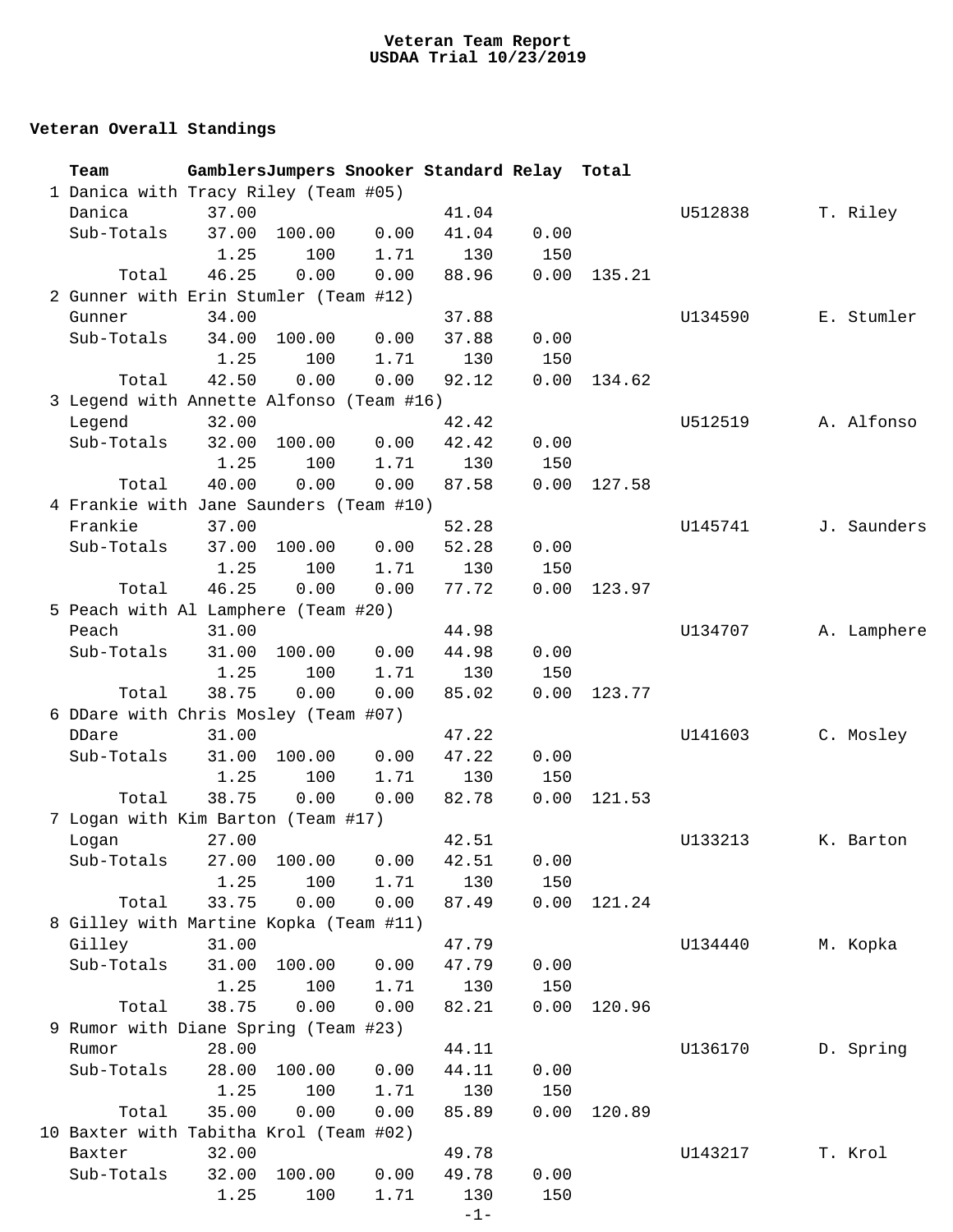| Total                                        | 40.00 | 0.00   | 0.00 | 80.22 | 0.00 | 120.22 |         |              |
|----------------------------------------------|-------|--------|------|-------|------|--------|---------|--------------|
| 11 Tikaani with Eleonora Zalo (Team #27)     |       |        |      |       |      |        |         |              |
| Tikaani                                      | 35.00 |        |      | 54.54 |      |        | U136375 | E. Zalo      |
| Sub-Totals                                   | 35.00 | 100.00 | 0.00 | 54.54 | 0.00 |        |         |              |
|                                              | 1.25  | 100    | 1.71 | 130   | 150  |        |         |              |
| Total                                        | 43.75 | 0.00   | 0.00 | 75.46 | 0.00 | 119.21 |         |              |
| 12 Perk with Jennifer Yates (Team #21)       |       |        |      |       |      |        |         |              |
| Perk                                         | 28.00 |        |      | 47.41 |      |        | U132435 | J. Yates     |
| Sub-Totals                                   | 28.00 | 100.00 | 0.00 | 47.41 | 0.00 |        |         |              |
|                                              | 1.25  | 100    | 1.71 | 130   | 150  |        |         |              |
| Total                                        | 35.00 | 0.00   | 0.00 | 82.59 | 0.00 | 117.59 |         |              |
| 13 Harley with Erin Stumler (Team #13)       |       |        |      |       |      |        |         |              |
| Harley                                       | 26.00 |        |      | 45.16 |      |        | U136109 | E. Stumler   |
| Sub-Totals                                   | 26.00 | 100.00 | 0.00 | 45.16 | 0.00 |        |         |              |
|                                              | 1.25  | 100    | 1.71 | 130   | 150  |        |         |              |
| Total                                        | 32.50 | 0.00   | 0.00 | 84.84 | 0.00 | 117.34 |         |              |
| 14 Zoe with Nancy Woodside (Team #30)        |       |        |      |       |      |        |         |              |
| Zoe                                          | 29.00 |        |      | 53.55 |      |        | U509790 | N. Woodside  |
| Sub-Totals                                   | 29.00 | 100.00 | 0.00 | 53.55 | 0.00 |        |         |              |
|                                              | 1.25  | 100    | 1.71 | 130   | 150  |        |         |              |
| Total                                        | 36.25 | 0.00   | 0.00 | 76.45 | 0.00 | 112.70 |         |              |
| 15 Strata with Katherine Ostiguy (Team #25)  |       |        |      |       |      |        |         |              |
| Strata                                       | 28.00 |        |      | 54.45 |      |        | U512195 | K. Ostiguy   |
| Sub-Totals                                   | 28.00 | 100.00 | 0.00 | 54.45 | 0.00 |        |         |              |
|                                              | 1.25  | 100    | 1.71 | 130   | 150  |        |         |              |
| Total                                        | 35.00 | 0.00   | 0.00 | 75.55 | 0.00 | 110.55 |         |              |
| 16 Luna with Brenda Kelly (Team #18)         |       |        |      |       |      |        |         |              |
| Luna                                         | 23.00 |        |      | 49.12 |      |        | U512379 | B. Kelly     |
| Sub-Totals                                   | 23.00 | 100.00 | 0.00 | 49.12 | 0.00 |        |         |              |
|                                              | 1.25  | 100    | 1.71 | 130   | 150  |        |         |              |
| Total                                        | 28.75 | 0.00   | 0.00 | 80.88 | 0.00 | 109.63 |         |              |
| 17 ABBA with Susan Bekaert (Team #01)        |       |        |      |       |      |        |         |              |
| ABBA                                         | 29.00 |        |      | 61.18 |      |        | U134958 | S. Bekaert   |
| Sub-Totals 29.00 100.00 0.00 61.18           |       |        |      |       | 0.00 |        |         |              |
|                                              | 1.25  | 100    | 1.71 | 130   | 150  |        |         |              |
| Total                                        | 36.25 | 0.00   | 0.00 | 68.82 | 0.00 | 105.07 |         |              |
| 18 Winnie with Cliff Anderson (Team #28)     |       |        |      |       |      |        |         |              |
| Winnie                                       | 26.00 |        |      | 58.55 |      |        | U136744 | C. Anderson  |
| Sub-Totals                                   | 26.00 | 100.00 | 0.00 | 58.55 | 0.00 |        |         |              |
|                                              | 1.25  | 100    | 1.71 | 130   | 150  |        |         |              |
| Total                                        | 32.50 | 0.00   | 0.00 | 71.45 | 0.00 | 103.95 |         |              |
| 19 Pink Floyd with Annie DeChance (Team #22) |       |        |      |       |      |        |         |              |
|                                              | 28.00 |        |      |       |      |        |         |              |
| Pink Floyd                                   |       |        |      | 62.65 |      |        | U135763 | A. DeChance  |
| Sub-Totals                                   | 28.00 | 100.00 | 0.00 | 62.65 | 0.00 |        |         |              |
|                                              | 1.25  | 100    | 1.71 | 130   | 150  |        |         |              |
| Total                                        | 35.00 | 0.00   | 0.00 | 67.35 | 0.00 | 102.35 |         |              |
| 20 Excalibur with Alicia Bennett (Team #08)  |       |        |      |       |      |        |         |              |
| Excalibur                                    | 23.00 |        |      | 62.53 |      |        | U136355 | A. Bennett   |
| Sub-Totals                                   | 23.00 | 100.00 | 0.00 | 62.53 | 0.00 |        |         |              |
|                                              | 1.25  | 100    | 1.71 | 130   | 150  |        |         |              |
| Total                                        | 28.75 | 0.00   | 0.00 | 67.47 | 0.00 | 96.22  |         |              |
| 21 Fiji with Kara Kingsbury (Team #09)       |       |        |      |       |      |        |         |              |
| Fiji                                         | 16.00 |        |      | 63.54 |      |        | U134796 | K. Kingsbury |
| Sub-Totals                                   | 16.00 | 100.00 | 0.00 | 63.54 | 0.00 |        |         |              |
|                                              |       |        |      | $-2-$ |      |        |         |              |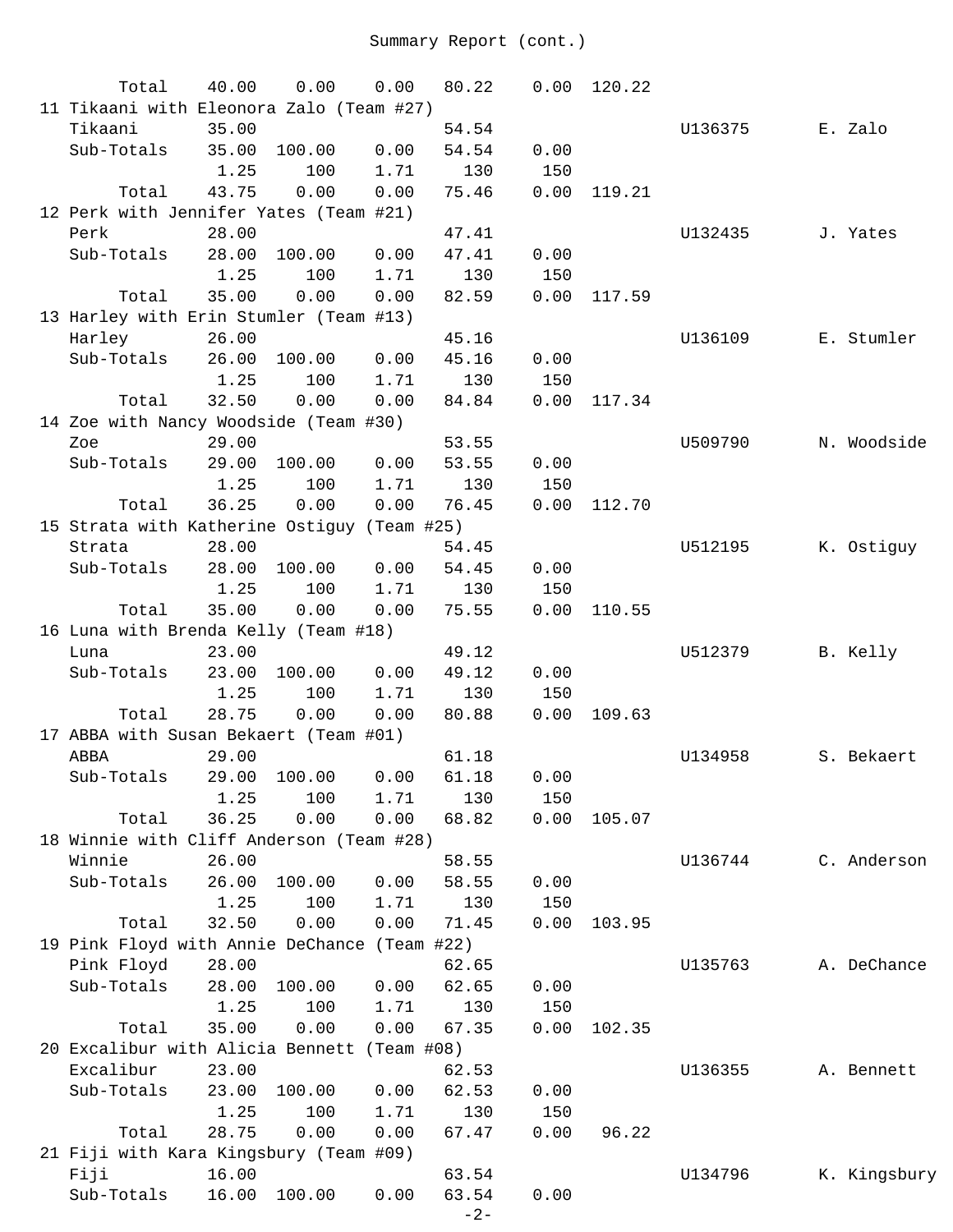|                                      |                                               | 1.25          | 100         | 1.71 | 130                                                                                            | 150  |       |         |             |
|--------------------------------------|-----------------------------------------------|---------------|-------------|------|------------------------------------------------------------------------------------------------|------|-------|---------|-------------|
|                                      | Total                                         | 20.00         | 0.00        | 0.00 | 66.46                                                                                          | 0.00 | 86.46 |         |             |
| 22 Jack with Sandy Morris (Team #15) |                                               |               |             |      |                                                                                                |      |       |         |             |
|                                      | Jack                                          | 47.00         |             |      | $\mathbf E$                                                                                    |      |       | U137854 | S. Morris   |
|                                      | Sub-Totals                                    | 47.00         | 100.00      | 0.00 | 130.00                                                                                         | 0.00 |       |         |             |
|                                      |                                               | 1.25          | 100         | 1.71 | 130                                                                                            | 150  |       |         |             |
|                                      | Total                                         | 58.75         | 0.00        | 0.00 | 0.00                                                                                           | 0.00 | 58.75 |         |             |
|                                      | 23 Circe with Randy Hunter (Team #03)         |               |             |      |                                                                                                |      |       |         |             |
|                                      | Circe                                         | 30.00         |             |      | Е                                                                                              |      |       | U510904 | R. Hunter   |
|                                      | Sub-Totals                                    | 30.00         | 100.00      | 0.00 | 130.00                                                                                         | 0.00 |       |         |             |
|                                      |                                               | 1.25          | 100         | 1.71 | 130                                                                                            | 150  |       |         |             |
|                                      | Total                                         | 37.50         | 0.00        | 0.00 | 0.00                                                                                           | 0.00 | 37.50 |         |             |
|                                      | 24 Tag with Catherine Holmes (Team #26)       |               |             |      |                                                                                                |      |       |         |             |
|                                      | Tag                                           | 30.00         |             |      | $\mathbf{E}% _{t}\left  \mathbf{1}\right\rangle =\mathbf{1}_{t}\left  \mathbf{1}\right\rangle$ |      |       | U135268 | C. Holmes   |
|                                      | Sub-Totals                                    | 30.00         | 100.00      | 0.00 | 130.00                                                                                         | 0.00 |       |         |             |
|                                      |                                               | 1.25          | 100         | 1.71 | 130                                                                                            | 150  |       |         |             |
|                                      | Total                                         | 37.50         | 0.00        | 0.00 | 0.00                                                                                           | 0.00 | 37.50 |         |             |
|                                      | 25 Coby with Kellie Verrelli (Team #04)       |               |             |      |                                                                                                |      |       |         |             |
|                                      | Coby                                          | 29.00         |             |      | Е                                                                                              |      |       | U136763 | K. Verrelli |
|                                      | Sub-Totals                                    | 29.00         | 100.00      | 0.00 | 130.00                                                                                         | 0.00 |       |         |             |
|                                      |                                               | 1.25<br>36.25 | 100<br>0.00 | 1.71 | 130                                                                                            | 150  | 36.25 |         |             |
|                                      | Total                                         |               |             | 0.00 | 0.00                                                                                           | 0.00 |       |         |             |
|                                      | 26 Dare with Shawn Cossart (Team #06)<br>Dare | 29.00         |             |      | $\mathbf{E}% _{t}\left  \mathbf{1}\right\rangle =\mathbf{1}_{t}\left  \mathbf{1}\right\rangle$ |      |       | U512520 | S. Cossart  |
|                                      | Sub-Totals                                    | 29.00         | 100.00      | 0.00 | 130.00                                                                                         | 0.00 |       |         |             |
|                                      |                                               | 1.25          | 100         | 1.71 | 130                                                                                            | 150  |       |         |             |
|                                      | Total                                         | 36.25         | 0.00        | 0.00 | 0.00                                                                                           | 0.00 | 36.25 |         |             |
|                                      | 27 Holly with Vincent Madeiros (Team #14)     |               |             |      |                                                                                                |      |       |         |             |
|                                      | Holly                                         | 21.00         |             |      | $\mathbf E$                                                                                    |      |       | U136957 | V. Madeiros |
|                                      | Sub-Totals                                    | 21.00         | 100.00      | 0.00 | 130.00                                                                                         | 0.00 |       |         |             |
|                                      |                                               | 1.25          | 100         | 1.71 | 130                                                                                            | 150  |       |         |             |
|                                      | Total                                         | 26.25         | 0.00        | 0.00 | 0.00                                                                                           | 0.00 | 26.25 |         |             |
|                                      | 28 Michaela with Renee Clark (Team #19)       |               |             |      |                                                                                                |      |       |         |             |
|                                      | Michaela                                      | 16.00         |             |      | $E_{\perp}$                                                                                    |      |       | U511630 | R. Clark    |
|                                      | Sub-Totals                                    | 16.00         | 100.00      | 0.00 | 130.00                                                                                         | 0.00 |       |         |             |
|                                      |                                               | 1.25          | 100         | 1.71 | 130                                                                                            | 150  |       |         |             |
|                                      | Total                                         | 20.00         | 0.00        | 0.00 | 0.00                                                                                           | 0.00 | 20.00 |         |             |
|                                      | 29 Sizzle with Allison Garcia (Team #24)      |               |             |      |                                                                                                |      |       |         |             |
|                                      | Sizzle                                        | 14.00         |             |      | Ε                                                                                              |      |       | U508438 | A. Garcia   |
|                                      | Sub-Totals                                    | 14.00         | 100.00      | 0.00 | 130.00                                                                                         | 0.00 |       |         |             |
|                                      |                                               | 1.25          | 100         | 1.71 | 130                                                                                            | 150  |       |         |             |
|                                      | Total                                         | 17.50         | 0.00        | 0.00 | 0.00                                                                                           | 0.00 | 17.50 |         |             |
|                                      | 30 Ziggy with Linda Larrabee (Team #29)       |               |             |      |                                                                                                |      |       |         |             |
|                                      | Ziggy                                         | Abs           |             |      | Abs                                                                                            |      |       | U511811 | L. Larrabee |
|                                      | Sub-Totals                                    | 0.00          | 100.00      | 0.00 | 130.00                                                                                         | 0.00 |       |         |             |
|                                      |                                               | 1.25          | 100         | 1.71 | 130                                                                                            | 150  |       |         |             |
|                                      | Total                                         | 0.00          | 0.00        | 0.00 | 0.00                                                                                           | 0.00 | 0.00  |         |             |

## **Overall Top Individual**

 123.97 Frankie J. Saunders 121.53 DDare C. Mosley 121.24 Logan K. Barton